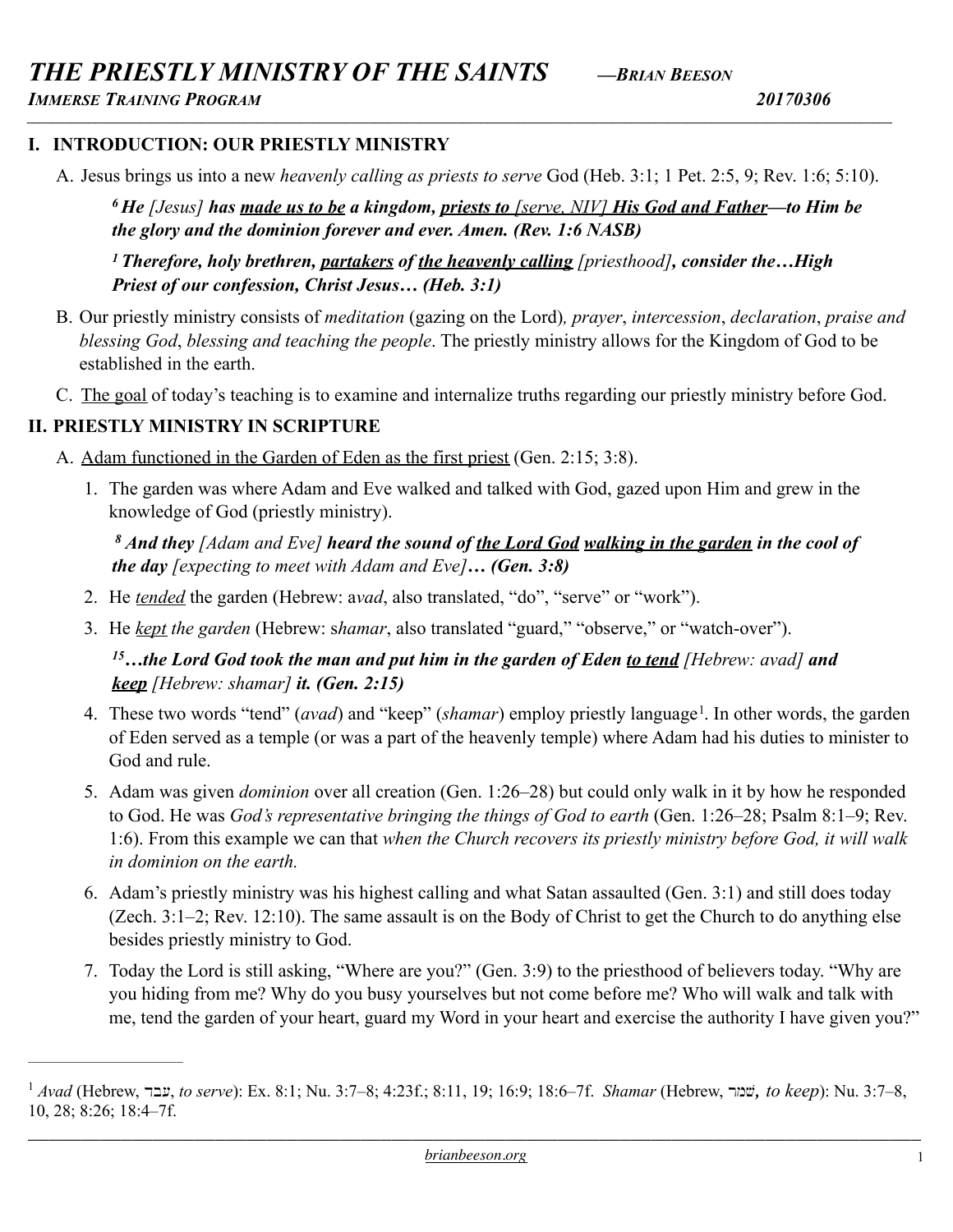*THE PRIESTLY MINISTRY OF THE SAINTS —BRIAN BEESON*

*IMMERSE TRAINING PROGRAM 20170306*

<span id="page-1-1"></span>

- B. The picture of the priesthood in the line of Aaron and the Levites.
	- 1. The nation of Israel as a kingdom of priests. God used the same two words, *avad* and *shamar,* when describing Israel's purpose for existence as a nation of priests<sup>2</sup>[.](#page-1-0) God told Pharaoh to let His people go so they could *worship* (*avad*) Him. At Mt. Sinai God told them to *keep (shamar*) His words found in the covenant. Israel would minister to God as a nation of priests and release the knowledge of God to the nations, as a reiteration to the original call upon Adam. Only they were doomed to fail. Like Adam, the quality of Israel's "service" (*avad)* was based on how they "kept" (*shamar)* His words.

*1 …"Let My people [nation of Israel] go, that they may serve [avad] Me. (Ex. 8:1)* 

*\_\_\_\_\_\_\_\_\_\_\_\_\_\_\_\_\_\_\_\_\_\_\_\_\_\_\_\_\_\_\_\_\_\_\_\_\_\_\_\_\_\_\_\_\_\_\_\_\_\_\_\_\_\_\_\_\_\_\_\_\_\_\_\_\_\_\_\_\_\_\_\_\_\_\_\_\_\_\_\_\_\_\_\_\_\_\_\_\_\_\_\_\_\_\_\_\_\_\_\_\_\_\_\_\_\_\_\_\_\_\_\_\_\_\_\_\_\_\_\_\_\_\_\_\_\_\_\_\_\_\_\_\_\_\_\_\_\_\_*

*5 Now therefore, if you [nation of Israel] will indeed obey My voice and keep [shamar] My covenant, then you shall be a special treasure to Me above all people; for all the earth is Mine. 6 And you shall be to Me a kingdom of priests and a holy nation.'… (Ex. 19:5–6)* 

2. The Levitical priesthood likewise uses the same words to describe priestly ministry. What Adam lost and the nation would fail in doing, the Levitical priests were to keep.

*7 They [tribe of Levi] shall perform [keep guard ESV; Hebrew: shamar] the duties…for the whole congregation before the tent of meeting, to do [Hebrew: avad] the service of the tabernacle. 8 They shall also keep [Hebrew: shamar] all the furnishings of the tent of meeting, along with the duties of the sons of Israel… (NASB, Nu. 3:7-8)* 

3. God showed Moses a pattern and protocol of heavenly worship, namely the things related to the sacrificial system. He did so to have Moses *replicate it* on earth (Ex. 25:40; Heb. 8:4–5; Mat. 6:10). If these elements were shadows of a heavenly reality (Heb. 8:5), what do they mean for us today who have a *heavenly citizenship* (Phil. 3:20) and *calling* (Heb. 3:1)?

*40 And see to it that you [Moses] make them according to the pattern which was shown you on the mountain. (Ex. 25:40)* 

<sup>4</sup>... there are priests who offer the gifts according to the law; <sup>5</sup>who serve <u>the copy</u> and shadow *of the heavenly things, as Moses was divinely instructed when he was about to make the tabernacle. For He said, "See that you make all things according to the pattern shown you on the mountain." (Heb. 8:4-5)*

- 4. The pattern included *atonement for sin*, *ongoing fire on the altar*, *incense* and *glory*. The protocol and pattern was *not for instructional purposes only*, but *was given to host the presence of God on earth*.
	- a) *Sprinkling of Blood*  Once a year atonement was made for the nation upon the Mercy Seat (Lev. 6:14– 15), which signified the the shedding of Jesus' blood and His covering of our sins. Once-and-for-all, Jesus made a way for us to approach the Father and minister to Him through a "new and living way" (Heb. 10:20). Daily sacrifices were made on the brazen altar outside for individual sin offerings (Nu. 28:1–8). The Lord is telling us to live in agreement with the sacrifice of His Son.

<span id="page-1-0"></span><sup>&</sup>lt;sup>[2](#page-1-1)</sup> In fact these two words indicate the entire nation of Israel was a *kingdom of priests* in how they conducted their lives (Ex. 19:5– 6; Lev. 18:4f. 19:30, 37; 20:22; 22:31; 26:3, Deut. 6; 10:12; 13:4, etc..). The first five books of the Law detail how they carried "keeping" God's commands and "serving" Him in a lifestyle of worship.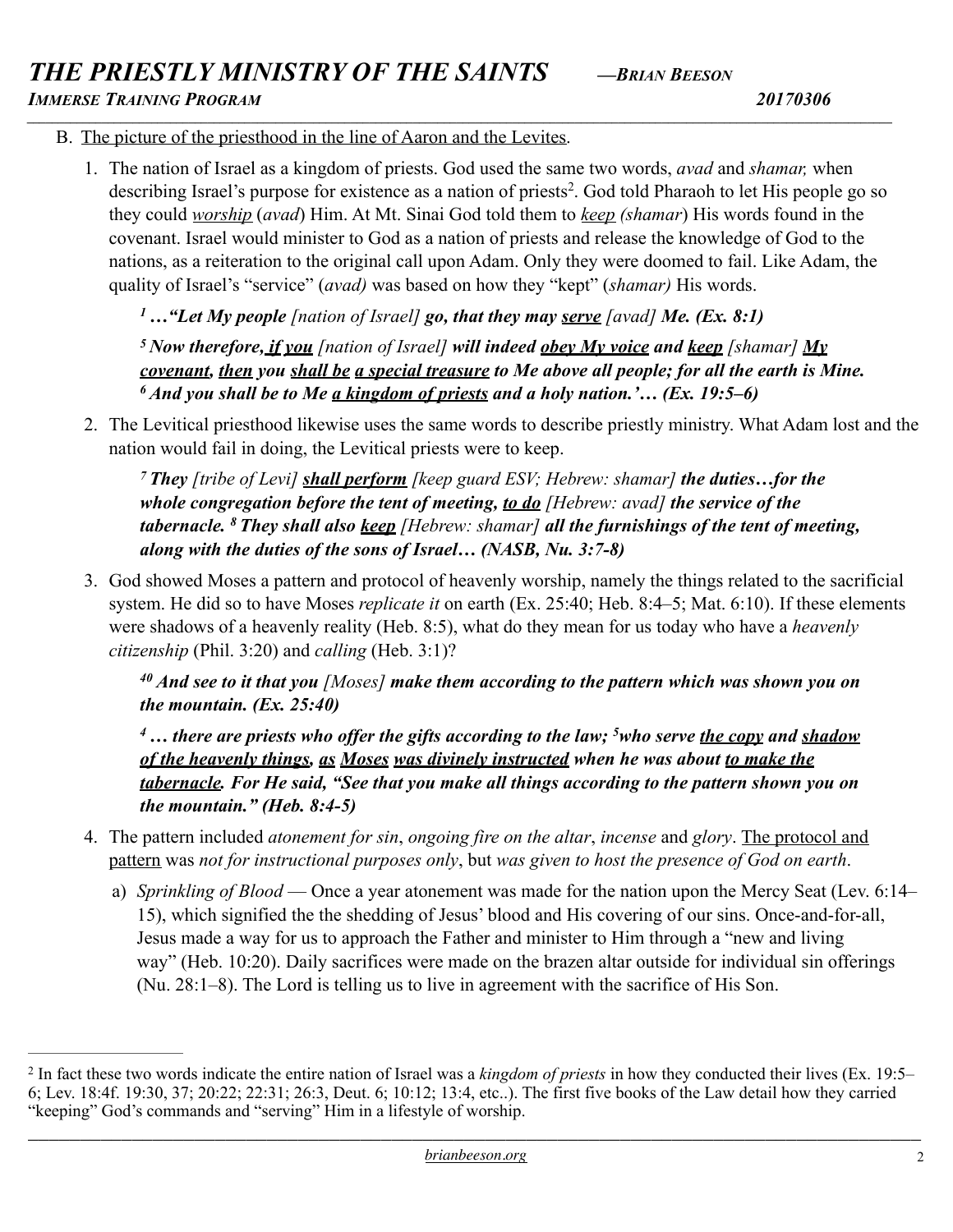# *THE PRIESTLY MINISTRY OF THE SAINTS —BRIAN BEESON IMMERSE TRAINING PROGRAM 20170306*

- *\_\_\_\_\_\_\_\_\_\_\_\_\_\_\_\_\_\_\_\_\_\_\_\_\_\_\_\_\_\_\_\_\_\_\_\_\_\_\_\_\_\_\_\_\_\_\_\_\_\_\_\_\_\_\_\_\_\_\_\_\_\_\_\_\_\_\_\_\_\_\_\_\_\_\_\_\_\_\_\_\_\_\_\_\_\_\_\_\_\_\_\_\_\_\_\_\_\_\_\_\_\_\_\_\_\_\_\_\_\_\_\_\_\_\_\_\_\_\_\_\_\_\_\_\_\_\_\_\_\_\_\_\_\_\_\_\_\_\_* b) *Keeping Fire on the Altar* — Fire was to be kept continually on the altar of burn offering (Lev. 6:9), symbolizing our unquenched love for God seen in surrender (Rom. 12:1; Song of Songs 8:6; Mk. 12:30; Phil 2:17; Rev. 6:9) as Jesus Himself demonstrated (John 10:15, 17; 1 John 3:16; Mk. 10:45; Lk. 22:42).
	- c) *Incense* Priests burned incense on the altar before the veil, morning and evening (Ex. 30:8; 1 Chron. 23:13; 2 Chron. 29:11; Luke 1:9), representing our prayers before God kept in bowls (Rev. 5:8). Jesus continues to pray and His intercession is combined with ours (Heb. 7:25; Rev. 8:1–5; Lk. 18:7).
	- d) *Glory* (*cloud and presence*) The glory of God came as a cloud upon Mt. Sinai, filling the tabernacle of Moses and the temple of Solomon (Ex. 24:17–18; 33:9-10; 40:34; 1 Ki. 8:10-12; Psalm 29:1–3, 9; 63:2; Rev. 15:8). While the Levitical priests could not minister in the glory, we will as ministers of a new priesthood in our resurrected bodies (1 Cor. 13:12; Rev. 7:15; 22:4).
	- C. King David functioned as a priest<sup>[3](#page-2-0)</sup>.
		- 1. He ministered before the Lord along with the Levitical singers while wearing a Levitical ephod (1 Chron. 15:27, 29). The humility seen in David in these actions was not in his dancing before people but in wearing a simple priestly garment instead of his regal attire as King. He valued his ministry before God over his rule of power. He was unlike Saul who put his influence among men (power/rule) ahead of his ministry to God.

<span id="page-2-1"></span>*<sup>27</sup> David was clothed with a robe of fine linen, as were all the Levites who bore the ark, the singers, and Chenaniah the music master with the singers. David also wore a linen ephod….29 And it happened, as the ark of the covenant of the Lord came to the City of David…King David whirling and playing music… (1 Chron. 15:27, 29)* 

2. One of the most notable acts of David's reign was when he established singers and musicians who ministered before the ark of God unceasingly (1 Chr. 9:33; 16:1, 4, 37; 23:5, 7). As a king with the heart of a priest, he established, funded and envisioned these Levites in their assignment to minister to God as He had revealed He wanted.

*They brought the ark…and set it in the midst of the tabernacle that David erected for it. 4 He appointed Levites (singers) to minister before the ark…to praise the Lord…37 to minister before the ark regularly, as every day's work required… (1 Chr. 16:1, 4, 37)*

*These are the singers… who… were free from other duties; for they were employed in that work day and night. (1 Chr. 9:33)* 

*4,000 were gatekeepers, and 4,000 praised the Lord with musical instruments... The number… instructed in the songs of the Lord…who were skillful, was 288. (1 Chr. 23:5, 7)* 

3. These musicians and singers stood before the Mercy Seat where the High Priest could appear only once a year. The Mercy Seat was were blood offerings were given once a year for national atonement. The Mercy Seat is the throne of God where Jesus will sit on earth. *This occurred in a tent, not the Tabernacle of Moses, so there was no veil, nothing separating them from His presence. It's a prophetic picture of the saints ministering directly before the Lord.* How radical and also prophetic was that?!

<span id="page-2-0"></span><sup>&</sup>lt;sup>3</sup>Abraham also functioned before God as a priest (Gen. 18:22), Elijah (1 Kings 17:1; 18:15) and Elisha (2 Kings [3](#page-2-1):14). Paul used priestly language referring to his ministry  $(\overline{R}$ om. 1:9; 2 Tim. 1:3; 1 Cor. 9:13).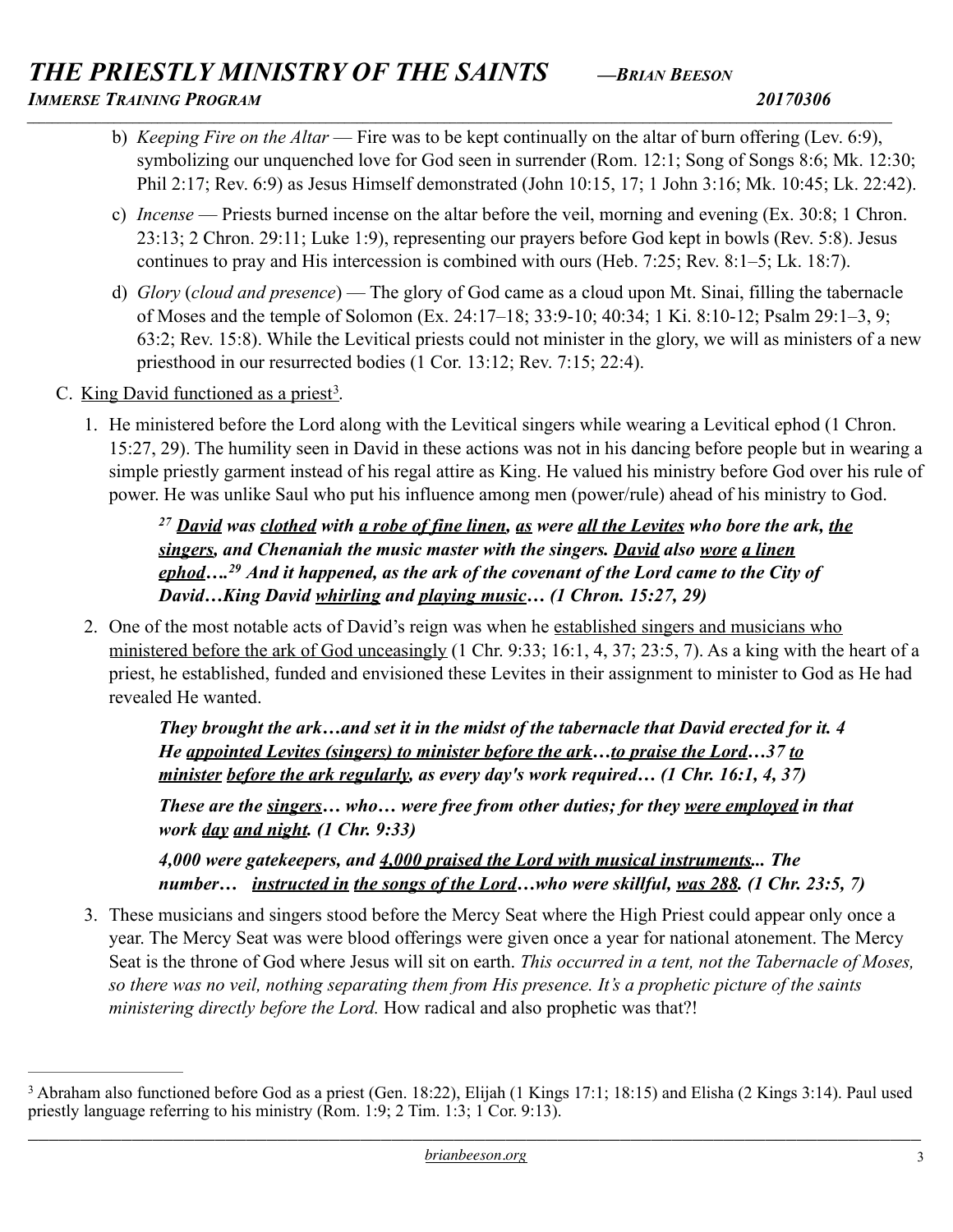# *THE PRIESTLY MINISTRY OF THE SAINTS —BRIAN BEESON*

*IMMERSE TRAINING PROGRAM 20170306 \_\_\_\_\_\_\_\_\_\_\_\_\_\_\_\_\_\_\_\_\_\_\_\_\_\_\_\_\_\_\_\_\_\_\_\_\_\_\_\_\_\_\_\_\_\_\_\_\_\_\_\_\_\_\_\_\_\_\_\_\_\_\_\_\_\_\_\_\_\_\_\_\_\_\_\_\_\_\_\_\_\_\_\_\_\_\_\_\_\_\_\_\_\_\_\_\_\_\_\_\_\_\_\_\_\_\_\_\_\_\_\_\_\_\_\_\_\_\_\_\_\_\_\_\_\_\_\_\_\_\_\_\_\_\_\_\_\_\_*

- 4. David's servants died for touching the ark when it fell off a cart (2 Sam. 6:6–8) but there was no punishment for establishing these ministers before the ark? Why?
- 5. The answer is because God showed these plans to David by the Spirit (1 Chron. 28:1–19) and commanded David to replicate what he witnessed pertaining to the heavenly order of worship (2 Chr. 29:25; 35:4, 15; Ezra 3:10; Neh. 12:45).
	- a) This command reflected the deep desires on God's heart to have His people be near Him and gaze upon His beauty (John 17:24; Psalm 27:4).
	- b) From this place of intimacy, His people would make declarations of agreement, releasing His rule throughout the earth (1 Kings 17:1; 2 Chron. 20:21–22; Psalm 149:5–7; 115:16; Amos 9:11–12).
	- c) The plans involved singers and musicians (all Levites) who surrounded and enthroned the Ark in praise (1 Chr. 9:33; 16:1, 4, 37; 23:5, 7).
- 6. Every time in Israel's history when the Judean kings followed these commands they experienced revival and military supremacy. This type of revival occurred *seven times* afterward: *Solomon* (2 Chron. 8:14), *Jehoshaphat* (2 Chron. 20:21f.), *Jehoida/Jehoash* (2 Chron. 23:18); *Hezekiah* (2 Chron. 29:25-27); *Josiah* (2 Chron. 33:3-15); *Zerubbabel* (Ezra 3:10); *Nehemiah / Ezra* (Neh. 12:4). The principles and values of the Tabernacle of David are timeless and relevant for the people of God in all cultures and situations.
- 7. Today, the Lord is rebuilding the Tabernacle of David (Amos 9:11-15; Acts 15:15–17) in its essence by raising up unceasing praise and worship as a major expression of the Church around the world. Numerous testimonies indicate it's happening independently and ubiquitously. Amos 9 tells us that the return of Israel to their land (1948), a great harvest would occur in this same time frame the Tabernacle of David would be rebuilt. Joel 2:28-32 tells us the outpouring of the Spirit at the Great Harvest comes just before His return. All four things will occur in the same general time frame.

*11 "On that day I [the LORD] will raise up the tabernacle of David, which has fallen down, and repair its damages… and rebuild it as in the days of old; 12 that they may possess the remnant of Edom [Islamic nations], and all the Gentiles who are called by My name,"… 14 I will bring back the captives of My people Israel… 15 I will plant them in their land [1948], and no longer shall they be pulled up from the land I have given them," says the Lord your God. (Amos 9:11–15)* 

8. The Lord has said the expression of His House would be "prayer" (Isa. 56:6–7). The Lord is doing it in this generation and will increase on earth when He returns. If you are wondering about your calling there's no need to keep searching, it's to willingly offer your love in a life of prayer and feel joy in His house.

*"Also the sons of the foreigner [Gentile believers] who join themselves to the Lord, to serve Him, and to love the name of the Lord, to be His servants… 7 Even them I will…make them joyful in My house of prayer… (Isa. 56:6-7)* 

- D. The Apostles John saw angelic and human beings engaged in priestly ministry before the throne in heaven. I believe most of the angels are there because they are filling the role humans will play in our resurrected bodies.
	- 1. The elders, human beings in the highest level of government who fall down in worship, continue in prayer, declare God's praises, while enjoying the beauty of God and ruling through intercession (Rev. 4:4, 10; 5:5-6,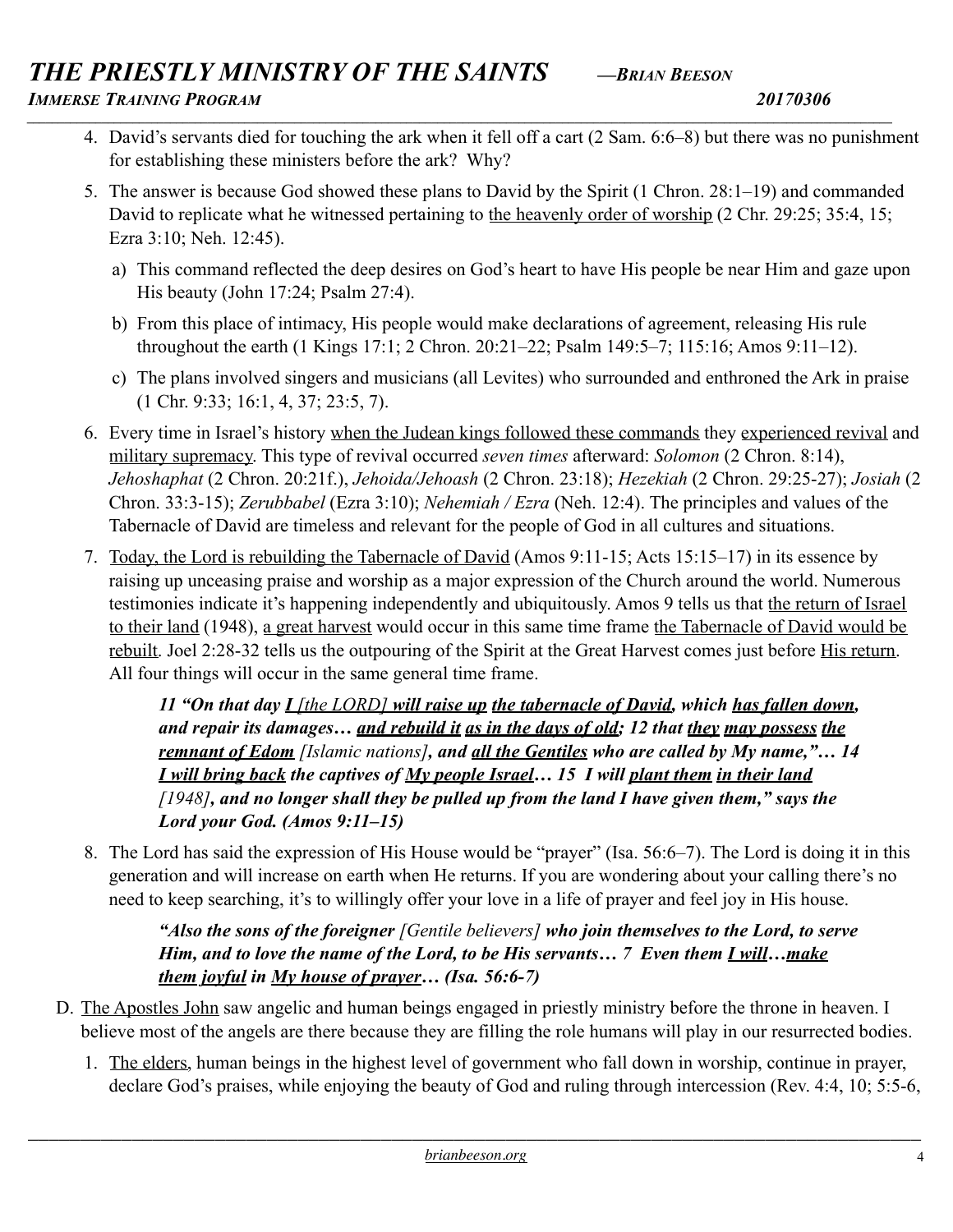# *THE PRIESTLY MINISTRY OF THE SAINTS —BRIAN BEESON IMMERSE TRAINING PROGRAM 20170306*

*\_\_\_\_\_\_\_\_\_\_\_\_\_\_\_\_\_\_\_\_\_\_\_\_\_\_\_\_\_\_\_\_\_\_\_\_\_\_\_\_\_\_\_\_\_\_\_\_\_\_\_\_\_\_\_\_\_\_\_\_\_\_\_\_\_\_\_\_\_\_\_\_\_\_\_\_\_\_\_\_\_\_\_\_\_\_\_\_\_\_\_\_\_\_\_\_\_\_\_\_\_\_\_\_\_\_\_\_\_\_\_\_\_\_\_\_\_\_\_\_\_\_\_\_\_\_\_\_\_\_\_\_\_\_\_\_\_\_\_*

8; 11; 11:16; 19:4). If this is the highest level of human government, then the Lord is placing great value on the ministry of the Word and prayer.

- 2. The seraphim have eyes all around them and unceasingly declare the beauty of Jesus. They never tire, are bored or distracted but with all the eyes given them, search out the beauty of God and declare who He is this dramatically stirs other participants of heaven (Rev. 4:6–9). They also minister to the Lord through their declarations and words.
- 3. Myriads of angels and saints worship at each declaration and revelation of the Lord (Rev. 5:11–13).
- 4. Everyone gazes as God, makes declarations, worships Him with joy and exhilaration.
- E. The Father established a new order of priesthood with Jesus who serves as a High Priest (Heb. 7:17–24)—the order of Melchizedek which combined the priestly and kingly roles.

*21"…You [Jesus] are a priest forever according to the order of Melchizedek."… 24But He, because He continues forever, has an unchangeable priesthood. (Heb. 7:21, 24)* 

1. Jesus is a priest who rules, not just a king with a prayer life on the side (Psalm 110:1, 4; Zech. 6:13; 14:9, 17; Rev. 1:12–16; 1:5; 19:16; Isa. 9:6–7; 33:17, 22).

*1 The Lord [Father] said to my Lord [Jesus], "Sit at My right hand, till I make Your enemies Your footstool." 2 The Lord [Father] shall send the rod of Your strength [Jesus'] out of Zion. Rule in the midst of Your enemies!…4 The Lord [Father] has sworn and will not relent, "You [Jesus] are a priest forever according to the order of Melchizedek." (Psalm 110:1-2, 4)* 

*13Yes, He [Jesus] shall build the temple of the Lord. He shall bear the glory, and shall sit and rule on His throne; so He shall be a priest on His throne… (Zech. 6:13)* 

2. Revelation 1 shows Jesus *as a priest*, *wearing an ephod* as He ministers to the Father in the heavenly temple (Rev. 1:12–16; cf. Ex. 28:8; 29:5; Lev. 8:7; Rev. 15:6; 1 Sam. 2:18; 22:18).

*12 Then I turned to see the voice that spoke with me…One like the Son of Man, clothed with a garment down to the feet and girded about the chest with a golden band…14 His head and hair were white like wool, as white as snow, and His eyes like a flame of fire….(Rev. 1:12, 14)* 

3. Jesus serves in heaven by *atoning for our sin* and *mediating the new covenant* (Heb. 8:12, 15; 12:24), *sitting at the right hand of God, offering prayers* (Heb. 10:12; Rev. 8:3), *silencing the accuser* (Zech. 3:1–5; Rev. 12:10), *leading praises to the Father* amid the congregation of angels and saints (Psalm 22:22, 25; Rev. 5:6; 7:17) and *giving confidence for us* to stand before God (Heb. 10:20–22). The writer of Hebrews calls Him *a minister of the heavenly sanctuary* (Heb. 8:2).

# **III.WALKING IN OUR PRIESTLY MINISTRY TODAY**

A. Jesus said His people would worship the Father everywhere in "spirit and truth." How do we do it today? We do so escorted by the Spirit of God using the Word of God. It's not that there's no temple at all, it's that God wants us to focus on the heavenly temple where ministry is occurring—where our true ministry is! We come before Him *in our spirit* and we worship Him *in truth* as He has revealed who He is in the person of Jesus.

*21 Jesus said to her, "Woman, believe Me, the hour is coming when you will neither on this mountain, nor in Jerusalem, worship the Father…23 But the hour is coming, and now is, when the true worshipers will worship the Father in spirit and truth; for the Father is seeking such to*